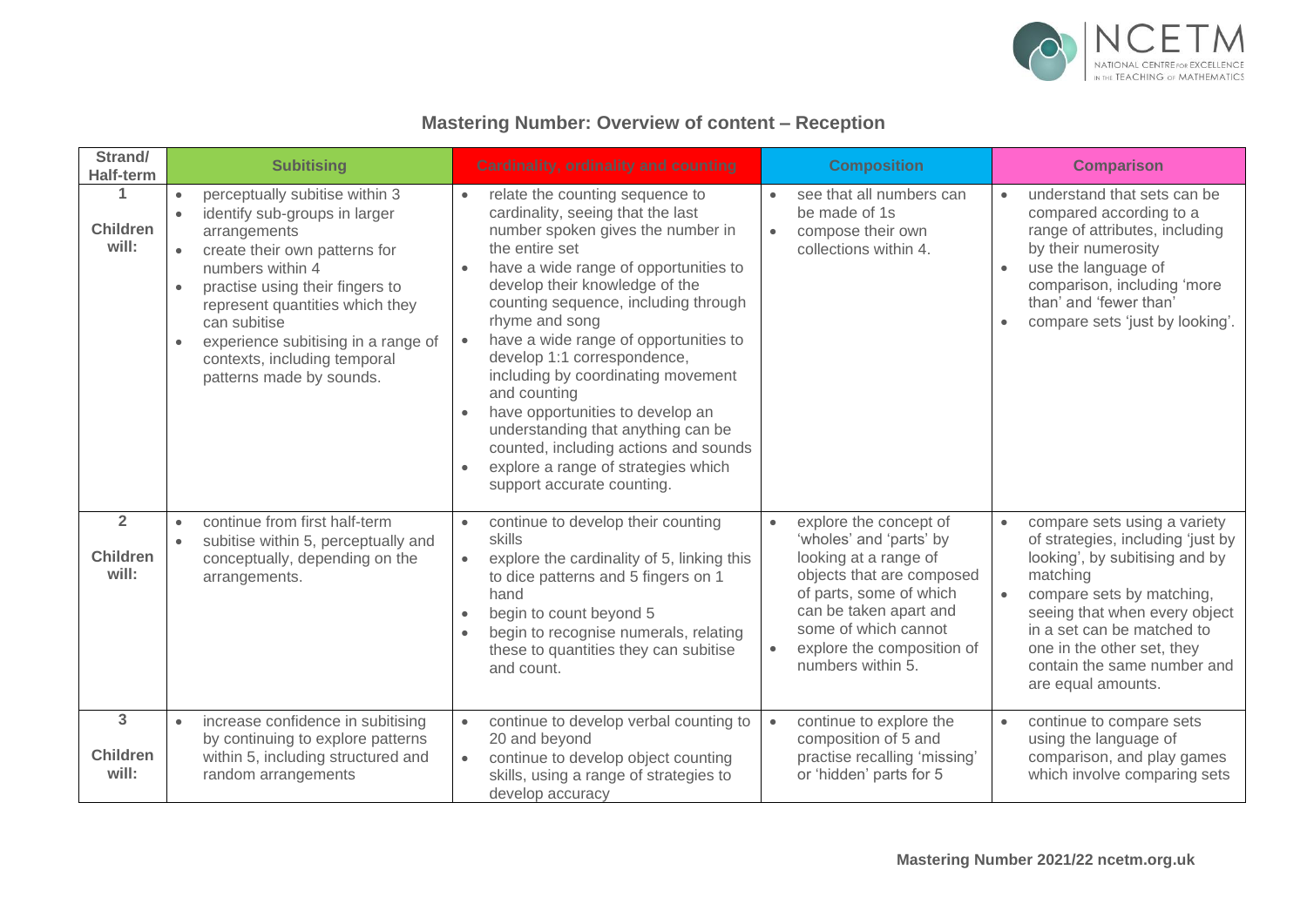

|                                                     | explore a range of patterns made<br>by some numbers greater than 5,<br>including structured patterns in<br>which 5 is a clear part<br>experience patterns which show a<br>$\bullet$<br>small group and '1 more'<br>continue to match arrangements to<br>$\bullet$<br>finger patterns.                                                                                                                                                                                                                                                                                                                | continue to link counting to cardinality,<br>$\bullet$<br>including using their fingers to<br>represent quantities between 5 and<br>10<br>order numbers, linking cardinal and<br>$\bullet$<br>ordinal representations of number. | explore the composition of<br>$\bullet$<br>6, linking this to familiar<br>patterns, including<br>symmetrical patterns<br>begin to see that numbers<br>$\bullet$<br>within 10 can be<br>composed of '5 and a bit'.                       | continue to compare sets by<br>$\bullet$<br>matching, identifying when<br>sets are equal<br>explore ways of making<br>$\bullet$<br>unequal sets equal.              |  |
|-----------------------------------------------------|------------------------------------------------------------------------------------------------------------------------------------------------------------------------------------------------------------------------------------------------------------------------------------------------------------------------------------------------------------------------------------------------------------------------------------------------------------------------------------------------------------------------------------------------------------------------------------------------------|----------------------------------------------------------------------------------------------------------------------------------------------------------------------------------------------------------------------------------|-----------------------------------------------------------------------------------------------------------------------------------------------------------------------------------------------------------------------------------------|---------------------------------------------------------------------------------------------------------------------------------------------------------------------|--|
| $\overline{\mathbf{A}}$<br><b>Children</b><br>will: | explore symmetrical patterns, in<br>which each side is a familiar<br>pattern, linking this to 'doubles'.                                                                                                                                                                                                                                                                                                                                                                                                                                                                                             | continue to consolidate their<br>$\bullet$<br>understanding of cardinality, working<br>with larger numbers within 10<br>become more familiar with the<br>$\bullet$<br>counting pattern beyond 20.                                | explore the composition of<br>$\bullet$<br>odd and even numbers,<br>looking at the 'shape' of<br>these numbers<br>begin to link even numbers<br>to doubles<br>begin to explore the<br>$\bullet$<br>composition of numbers<br>within 10. | compare numbers, reasoning<br>about which is more, using<br>both an understanding of the<br>'howmanyness' of a number,<br>and its position in the number<br>system. |  |
| 5<br><b>Children</b><br>will:                       | continue to practise increasingly<br>familiar subitising arrangements,<br>including those which expose '1<br>more' or 'doubles' patterns<br>use subitising skills to enable them<br>to identify when patterns show the<br>same number but in a different<br>arrangement, or when patterns are<br>similar but have a different number<br>subitise structured and<br>$\bullet$<br>unstructured patterns, including<br>those which show numbers within<br>10, in relation to 5 and 10<br>be encouraged to identify when it<br>$\bullet$<br>is appropriate to count and when<br>groups can be subitised. | continue to develop verbal counting to<br>$\bullet$<br>20 and beyond, including counting<br>from different starting numbers<br>continue to develop confidence and<br>accuracy in both verbal and object<br>counting.             | explore the composition of<br>10.                                                                                                                                                                                                       | order sets of objects, linking<br>this to their understanding of<br>the ordinal number system.                                                                      |  |
| 6                                                   | In this half-term, the children will consolidate their understanding of concepts previously taught through working in a variety of contexts and with different<br>numbers.                                                                                                                                                                                                                                                                                                                                                                                                                           |                                                                                                                                                                                                                                  |                                                                                                                                                                                                                                         |                                                                                                                                                                     |  |
|                                                     |                                                                                                                                                                                                                                                                                                                                                                                                                                                                                                                                                                                                      |                                                                                                                                                                                                                                  |                                                                                                                                                                                                                                         |                                                                                                                                                                     |  |